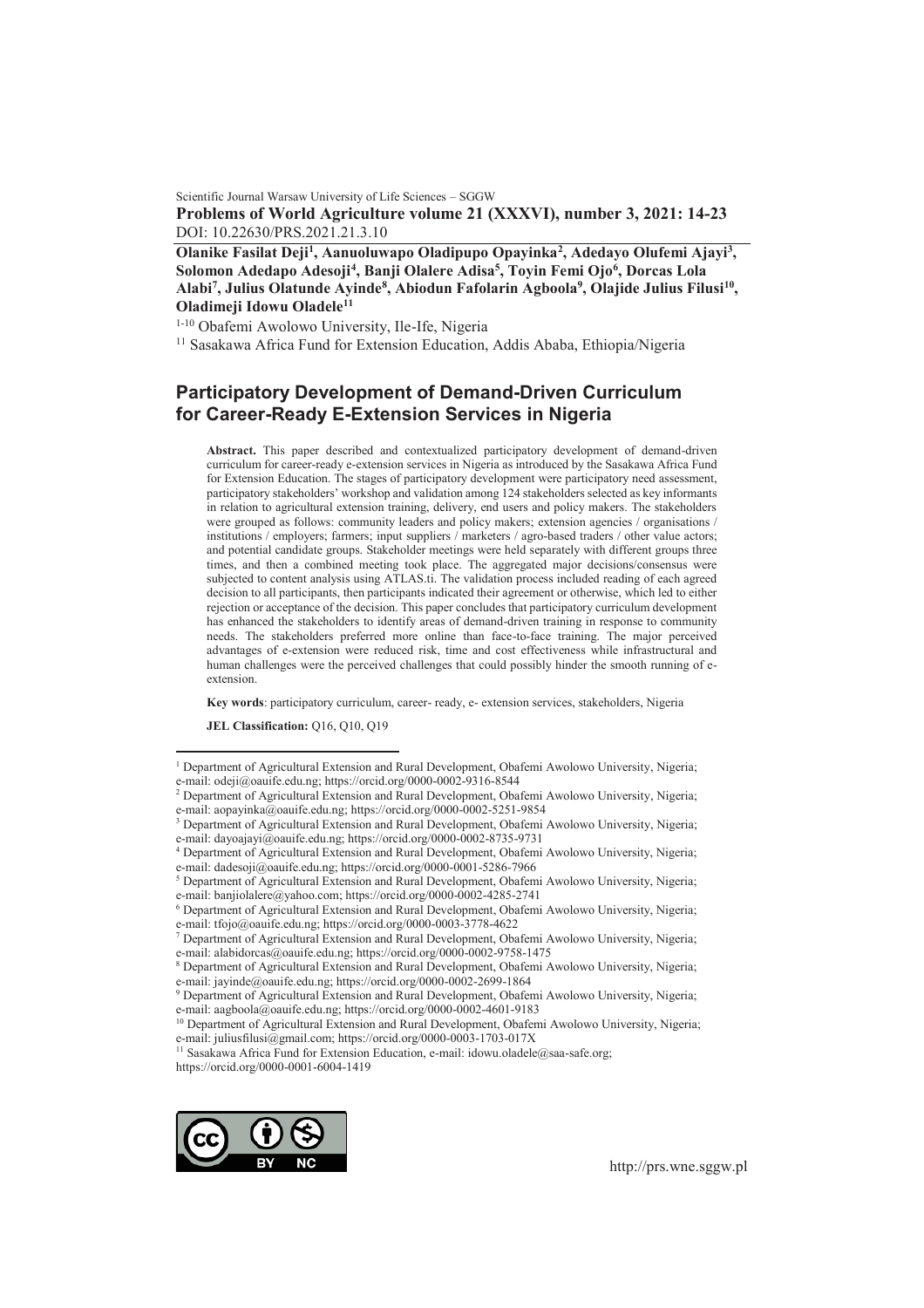#### **Introduction**

The need for innovations and technologies to be effectively disseminated for end-users to derive maximum benefit and utility has reawakened the interests of public and private development agencies to agricultural extension training. This reawakening has brought with it several approaches, nomenclatures and terminology albeit semantically having the same underlining connotation such that agricultural extension services are currently depicted as agricultural advisory services, or rural advisory service (Sulaiman and Davis, 2012). Oladele (2020) stated that agricultural extension is a common criterion for agricultural development, agri-prenuership, effective and efficient value-chain and food security such that agricultural development outcomes are closely linked to the agricultural advice provided by extension services.

Nigeria has the largest agriculture research system in sub-Saharan Africa, with 17 commodity-based research institutes, the National Agricultural Extension Institute, Agriculture Departments in 18 national universities, three specialized Universities of Agriculture, and an International Agricultural Research Center (CTA, 2011). In Nigeria, extension training and education take two major dimensions: pre-service and post service. Agricultural colleges, polytechnics and colleges of education provide intermediate level education for extension while high level extension education is provided at the universities for competency development. These competencies are needed in technical subject matter (crop, soil, animal); socio-cultural make-up of clientele, communication skills and programme planning and evaluation. However, Asiabaka (2002) indicated that the post service training is required to keep staff abreast with the latest research findings and technologies, increase their knowledge base of subject matter, and cross –pollination of ideas and experiences. According to NBTE (2017), there are 35 colleges of Agriculture in Nigeria. Since the withdrawal of the loan by the World Bank for Agricultural Development Programme – the agency responsible for extension in Nigeria – most of the agents on their own are returning to school for degrees; some even for Master's-level degrees.

According to Arokoyo and Ekpere (2013), a weak agricultural extension system has been identified as one of the major challenges of agricultural development in Nigeria due to lack of opportunities, relevant and appropriate training for in-service training for field extension staff. The current agricultural curricula in most colleges and universities in Nigeria, and indeed in most African countries, lay great emphasis on technical knowledge and theoretical methods of teaching, without providing the relevant practical experience gained through demonstrations, field visits, and interactions with rural communities.

It was in recognition of the above-mentioned areas of deficiency and the need to boost field experiences in the leadership ranks of the extension service, that the Sasakawa Africa Association (SAA), an NGO funded by the Nippon Foundation, launched the Sasakawa Africa Fund for Extension Education (SAFE) program in 1993 with a special innovative curriculum (World Bank 2012). The SAFE program provides the opportunity for midcareer practicing extension workers to participate in degree programs, and for participating universities to closely appreciate the field conditions and problems of their immediate communities. It also enhances the status of the universities in the agricultural and rural development and provides the Ministry of Agriculture with greater credibility and effectiveness (Arokoyo and Ekpere, 2013).

Gilbert (2010) stated that curriculum reform refers to attempts to improve the selection and organization of school knowledge and associated student learning; however, the reform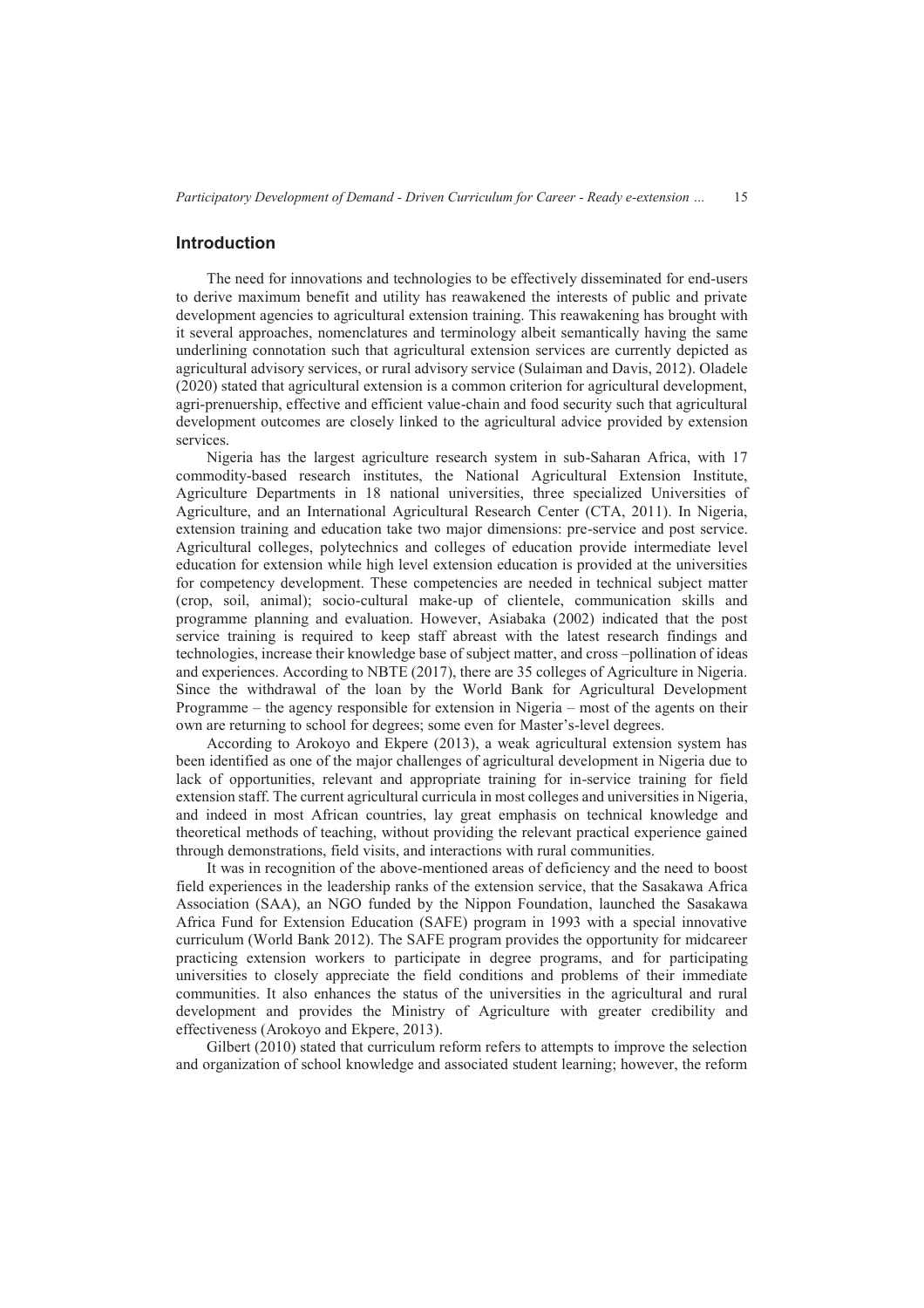process is complicated by different views about curriculum purposes, priorities, and processes and thus the need for participatory processes. Thomas (2016) emphasized that curriculum should be designed such that learning and teaching should enable all students to participate fully by making use of a range of approaches, and being aware of other factors that exclude students from participating fully; providing suitable opportunities for engagement that are relevant and feasible; and having expectations that all students should engage equally within the mainstream curriculum offer.

Curriculum development is defined as a planned, purposeful, progressive, and systematic process in order to create positive improvements in the educational system. Curriculum development is a flexible, dynamic process leading to products such as new or revised curriculum frameworks or detailed curricula which include objectives or learning outcomes, content and means of assessment and evaluation of learning. It can also involve identification and use of appropriate teaching and learning methods and materials – it is not a list of content. Curriculum development provides an opportunity for institutionalizing a systemic approach to learning. It aims at integrating the recognition of the needs for learning, the ways in which learning is organised and delivered, and the way in which learning is monitored and evaluated within a particular context of location, values and beliefs.

Participatory Curriculum Development is a process for engaging end-users in curriculum development. The steps in implementing a participatory approach to curriculum development include: awareness-raising workshop for key stakeholders, follow-up workshop with wider group of stakeholders, training needs assessment, development of curriculum frameworks within the wider curriculum, develop detailed curricula, learner-centred teaching methods training (TOT), learning materials development training, testing of new/revised curricula, and evaluation systems. The Sasakawa Africa Fund for Extension Education (SAFE) enables mid-career extension professionals to obtain university degrees. SAFE started in 2002 at Ahmadu Bello University and now includes eight other universities in Nigeria. Some 522 extension professionals have completed the mid-career BSc program (Oladele, 2020). The expansion of the Sasakawa Africa Fund for Extension Education (SAFE) in 2018 covers Obafemi Awolowo University where a participatory curriculum development approach was applied to set up a curriculum on e-extension and social engineering.

## **Objective of study**

This paper describes and contextualizes participatory development of demand-driven curriculum for career-ready e-extension services in Nigeria as introduced by the Sasakawa Africa Fund for Extension Education.

## **Methodology**

A participatory curriculum development approach was used to develop a curriculum for the Bachelor of Science degree on e-extension and social engineering in Obafemi Awolowo University, Nigeria for the implementation of the Sasakawa Agricultural Fund for Extension Education (SAFE). The stages of the participatory development were participatory need assessment, participatory stakeholders' workshop and validation among 124 stakeholders selected as key informants in relation to agricultural extension training, delivery, end users and policy makers. The stakeholders were grouped as follows: community leaders and policy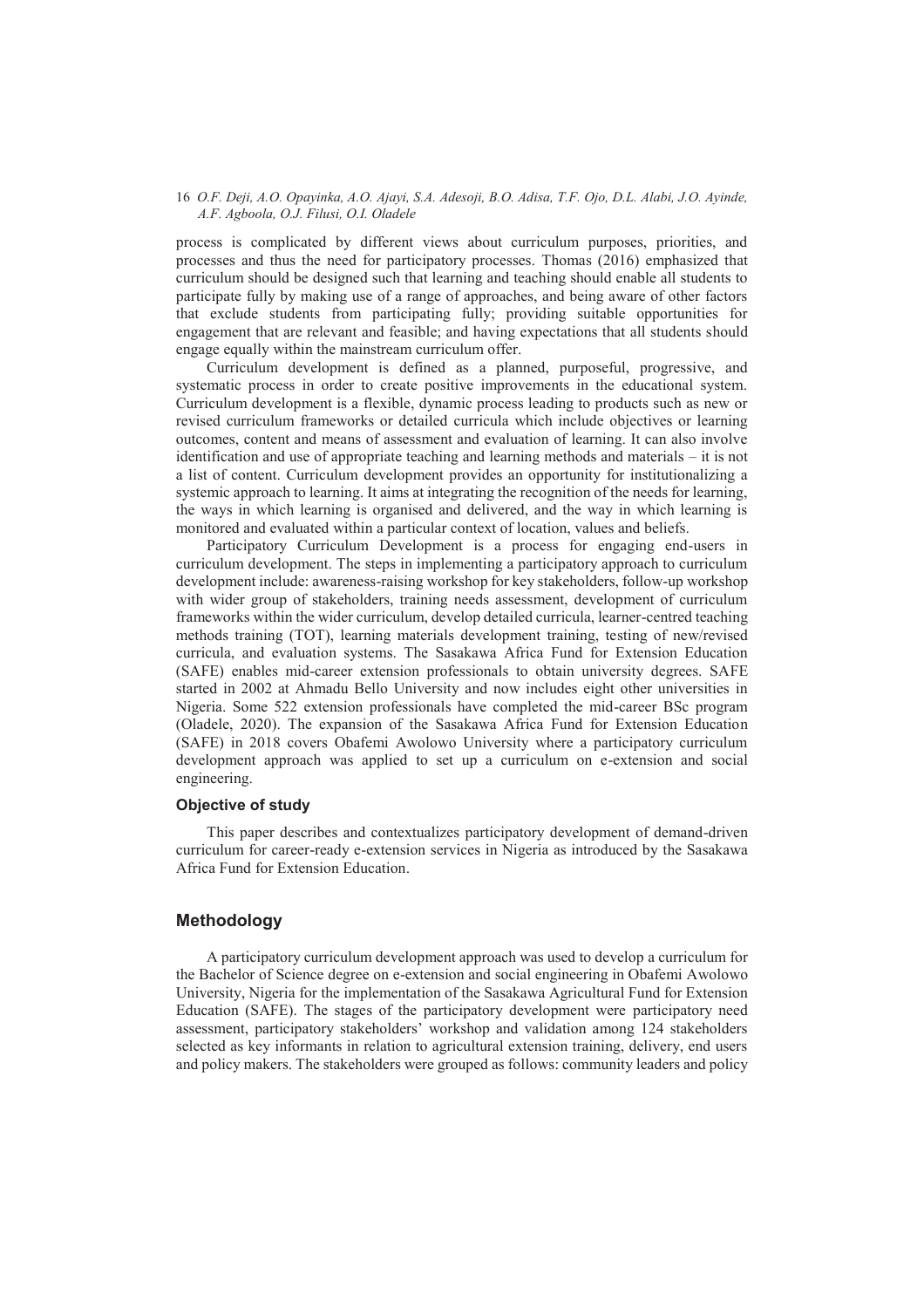makers (11); extension agencies / organisations / institutions / employers (46); farmers (26); input suppliers / marketers / agro-based traders / other value actors  $(15)$ ; and potential candidate groups (26). Most of the groups had more males than females.

Stakeholder meetings were held separately with different groups three times, and then a combined meeting took place. Each group had a facilitator and two rapporteurs who engaged the group in discussions guided by the developed group through checklists. The decisions from each group were presented to all the participants. The presented decisions were then validated so as to capture the views of the majority of the participants on each issue. The validation process included reading of each agreed decision to all the participants, then the participants indicated their agreement or otherwise, which led to either rejection or acceptance of the decision. Using ATLAS.ti 8, the validated reports were subjected to content and thematic analysis to derive and analyse the major decisions/consensus on each issue. Each report was read through and quotations were derived and preliminary codes were assigned to the quotations based on similarities and the aspect of the need assessment that each quotation addressed. This was done to analyse the content. Patterns and themes among the codes were then sought. The themes were derived by collating and linking associated codes. The themes, codes and quotations were then visualized by creating a framework that shows the relationship that exists between the different entities (themes, codes and quotations). Content and thematic analysis were preferred because the intention was to derive the major consensus on each issue and the quotations that aggregated to form the consensus.

## **Results and discussion**

The results of the needs assessment and stakeholder meeting are presented under the following themes: areas of extension training needs and preferred areas of specialized extension; perceived advantages and challenges of e-extension service in Nigeria and desired features of the proposed e-extension degree programme. The results in Figure 1 show the several extension training needs as perceived by the participants. These included: monitoring and evaluation; group formation; problem solving techniques; need assessment; social networking; communication; agribusiness; sociology; psychology; leadership; public relations; best production practices; agro-climatology; health and nutrition; simple soil testing technique; natural resources and bio-diversity. This implies that the stakeholders desire all-round expertise e-extension personnel who are not only good in technical issues but can easily find their way around any issues facing the farmers.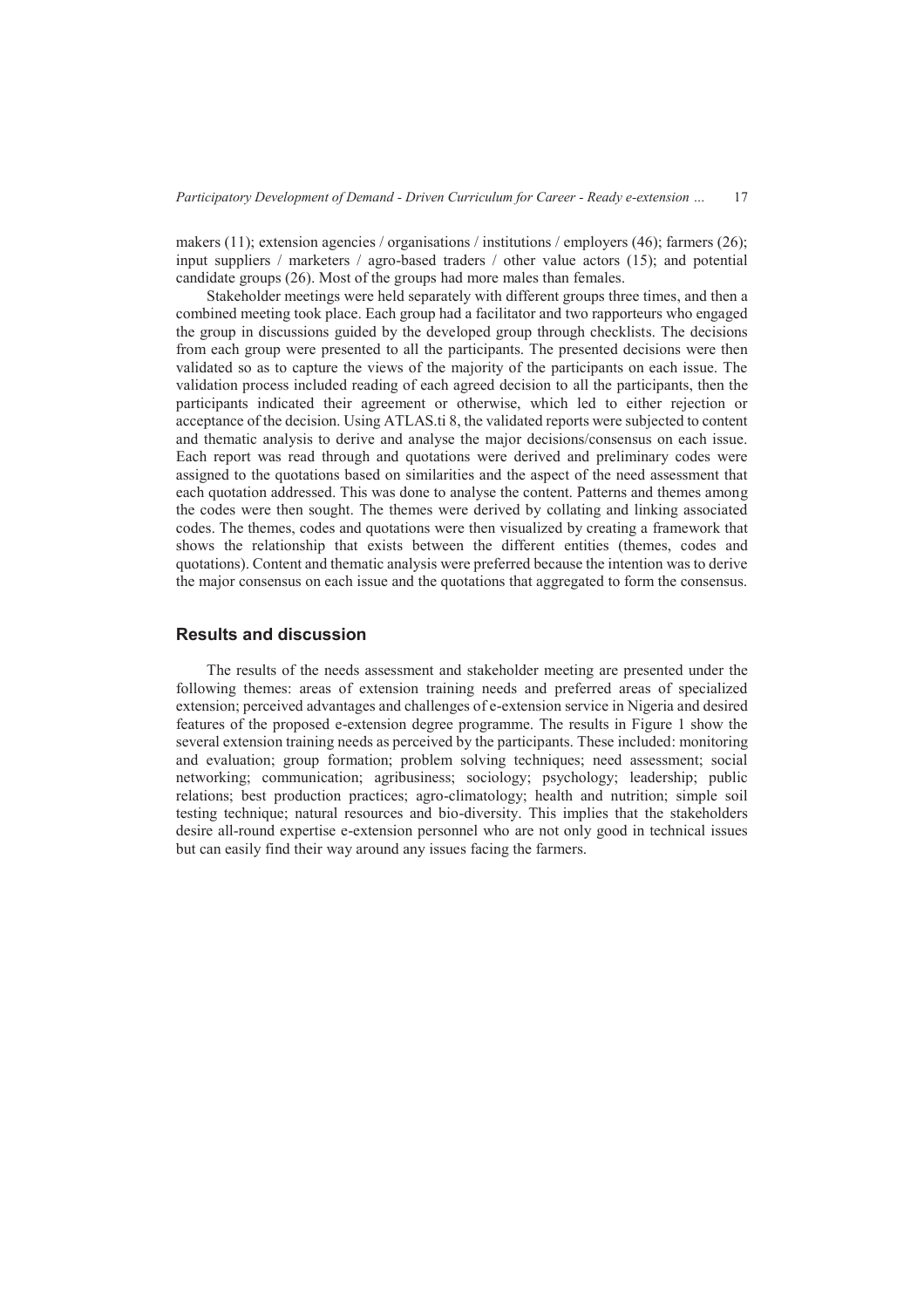

Fig. 1. Areas of extension training needs

Source: Authors' analysis using ATLAS.ti (2018).

The results in Figure 2 show the preferred specialized extension areas. Areas of interest to the potential candidates included: postharvest value addition and technologies; agribusiness; crop production and protection; animal production and processing; and soil conservation and management. All the areas of interest to the potential candidates were said to be needed in the communities by community leaders. In addition, nutrition and dietetics was said to also be needed in the communities. Furthermore, the results in Figure 2 show that the extension agencies/organizations/institutions/employers group recommended value addition, livestock and family nutrition for their extension personnel. The results show that postharvest value addition and technologies were given utmost priority of all the listed areas of specialized extension. The reason for this is apparent: a breakthrough in postharvest value addition and technologies should reduce over-supply and make farm produce available all year round. It should also reduce the bulky nature and increase the shelf-life of farm produce.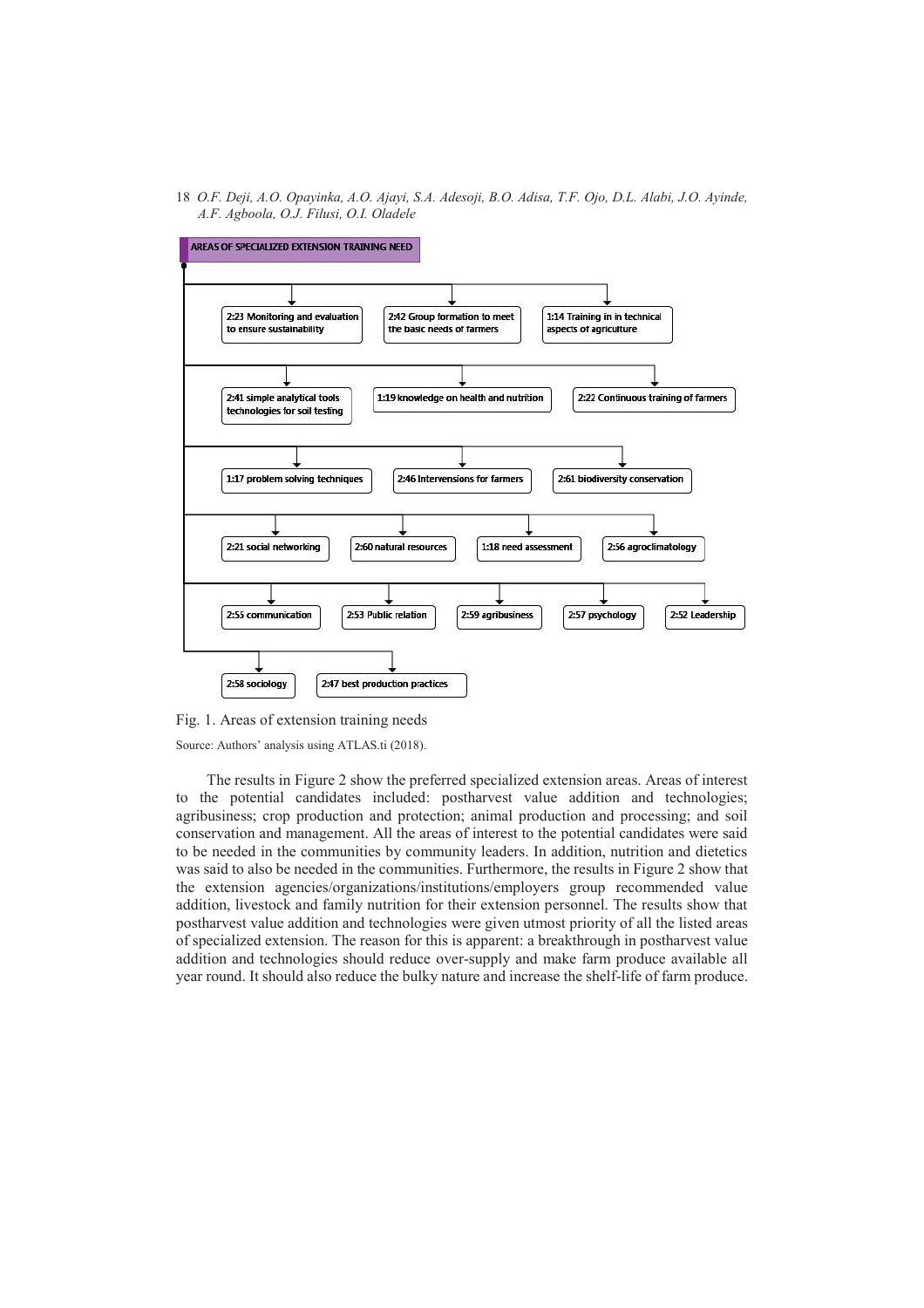

Fig. 2. Preferred areas specialized extension

Source: Authors' analysis using ATLAS.ti (2018).

and management - 2

The results in Figure 3 show that the stakeholders were optimistic that e-extension would have advantages over the conventional extension. These advantages included: less risk and easy access to farmers; faster information dissemination and quicker intervention, thereby saving time; wider coverage, reduction in cost of personnel and fewer needed resources thereby resulting in cost effectiveness. It was also stated that the use of phone applications will save time and cost and yet be effective for message dissemination. This implies that the stakeholders welcomed e-extension and believed that it would resolve some of the issues hindering extension service provision and would be of advantage to all stakeholders.

management

However, the results show further that the stakeholders perceived that some challenges could hamper the smooth running of e-extension. Infrastructural challenges included erratic power supply; cost of equipment and e-facilities; and poor network coverage. Human challenges included lack of expertise; low level of farmers' literacy which could affect their access to information online. Similar challenges were perceived in the use of phone applications. These included irregular power supply and erratic mobile internet connectivity.

There is a need to address these issues because constant power supply and very good internet connectivity are essential ingredients for the successful running of e-extension. Be it as it may, there is need to start from somewhere and start as soon as possible while working towards resolving the likely challenges. There is also the need to be ready to face these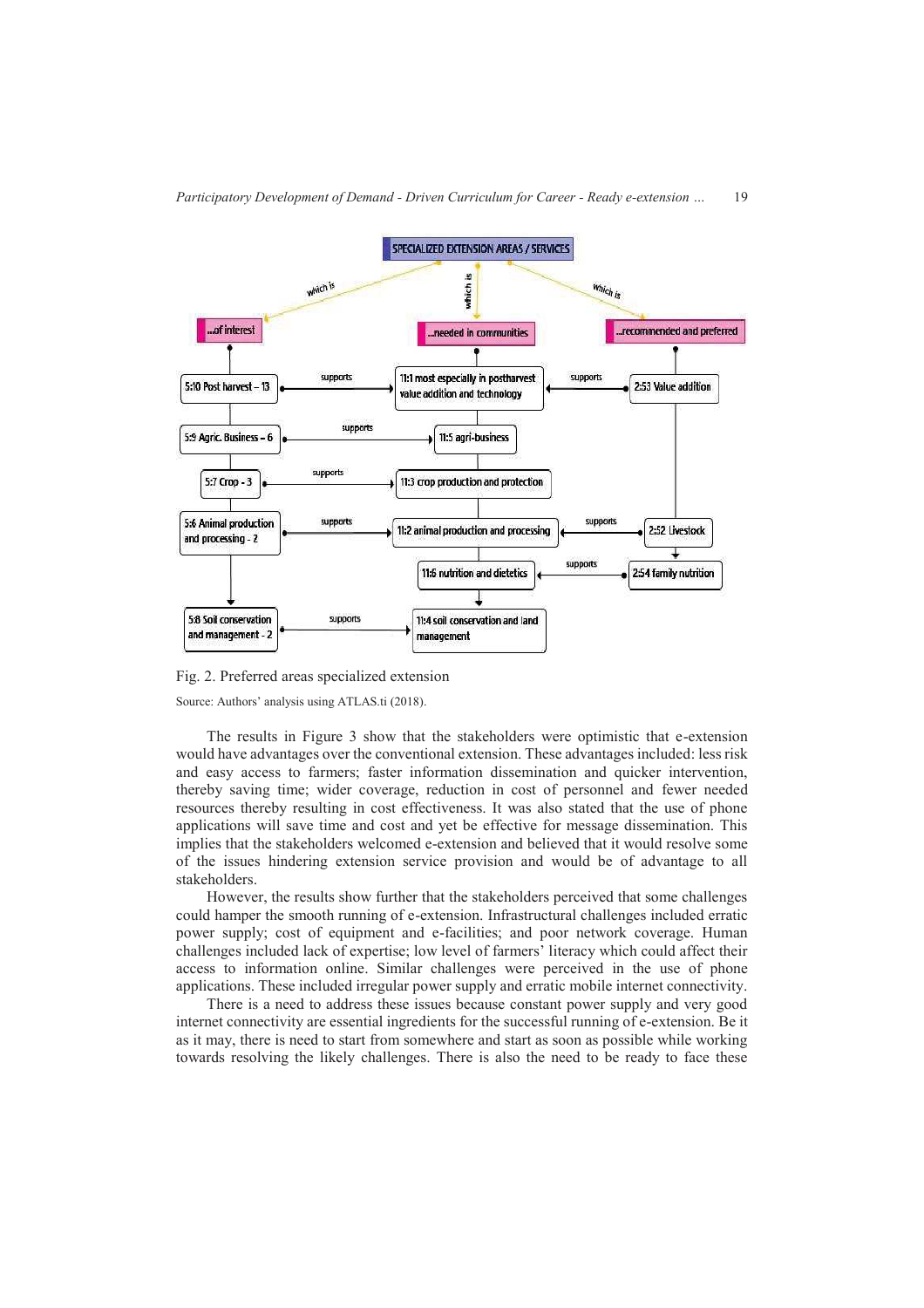challenges and not allow them to affect the smooth running of e-extension. The expressed fear of lack of expertise should be handled by the training of the extension personnel. The farmers should also be trained on how to use their mobile phone to access information online. The development of a special phone for e-extension, which would be more user friendly than the current android phones, was also suggested by the stakeholders. Furthermore, stakeholders were of the opinion that the application of e-extension should be developed in local dialects so that it can be useable by most farmers irrespective of their literacy level.



Fig. 3. Perceived advantages and challenges of e-extension service in Nigeria Source: Authors' analysis using ATLAS.ti (2018).

The proposed e-Extension degree programme should be participatory in nature. In training e-extension personnel, some things that could be included to give a robust training are: sessions like presentations and screening of video films on ICTs in agriculture; interactions with expert resource persons through Skype sessions; demonstration of farmers' portal, knowledge systems, social media for agriculture; case studies on ICT initiatives in agriculture; group work on ICTs for extension reforms, farmers' portals, farmers call centre and social media for research – extension – education – marketing; hands-on practice in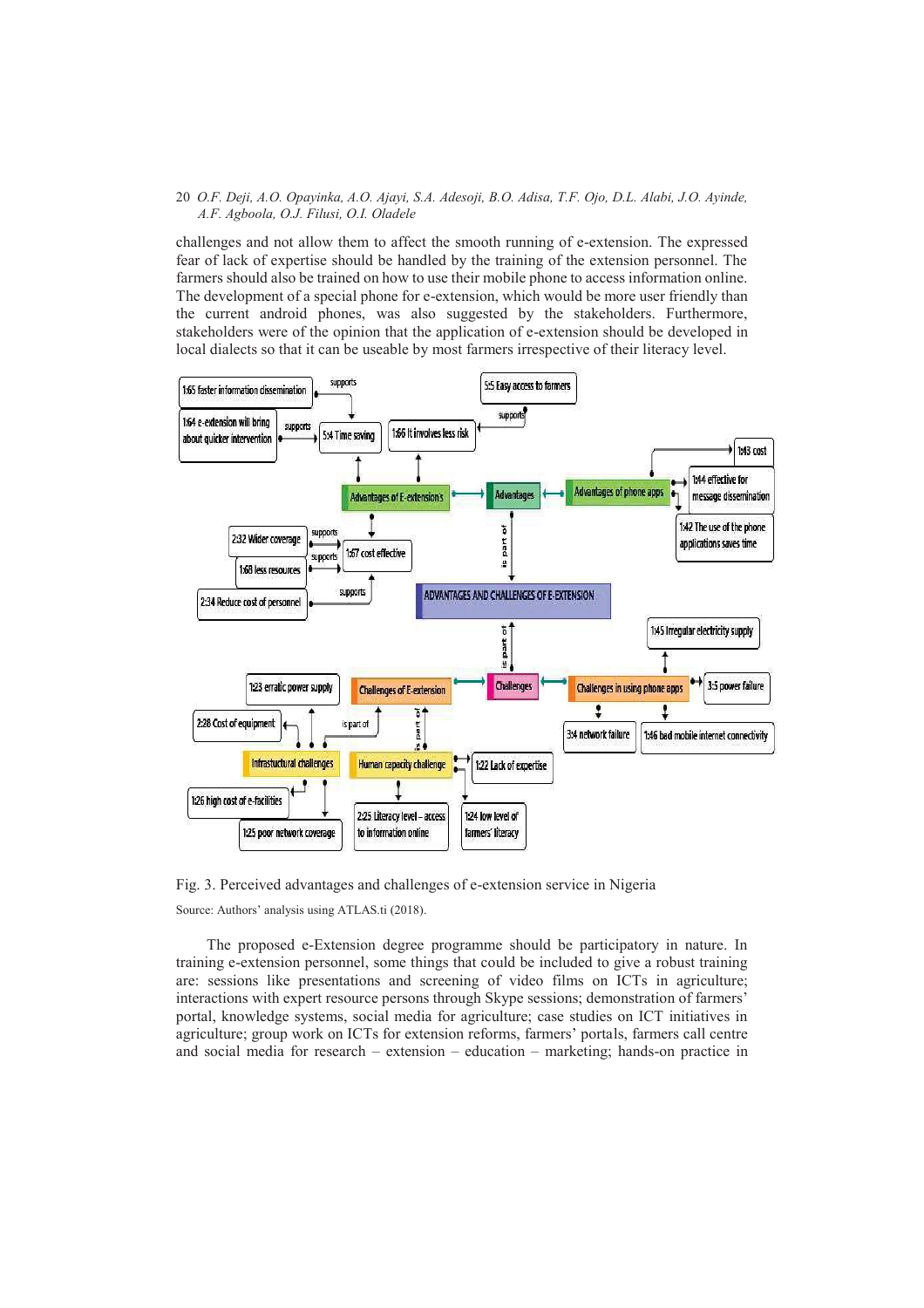computer lab on social media platforms; and visit to available ICT infrastructure facilities (Sharma, Murthy and Attaluri, 2017).

The results in Figure 4 show that stakeholders would prefer the training to be more online than face-to-face (70% online and 30% face-to-face practical). It was stated that the degree programme could be best offered in educational and research institutions. It was requested that the training should be wholesome and demand-driven. While the community leaders and policy makers group stated that they would prefer a generalized extension approach with all-round training guided by subject matter specialists, the input dealers / marketers / agro-based traders / other value actors group stated that they would prefer a specialized extension approach. It was stated that the e-extension applications should be developed in local languages so that non-literate farmers could access information without the need of an interpreter. However, the farmers expressed other fears concerning the use of mobile phone applications as a means of communicating between farmers and the e-extension personnel. They stated that most farmers may not have phones enabled with necessary functions. Also, most farmers are not literate enough to be able to handle such applications. Other reasons given were poor network coverage and erratic power supply in most rural communities in Nigeria. They however stated that the use of mobile phone could be tried while the conventional face-to-face communication should continue.



Fig. 4. Desired features of proposed E-extension degree programme Source: Authors' analysis using ATLAS.ti (2018).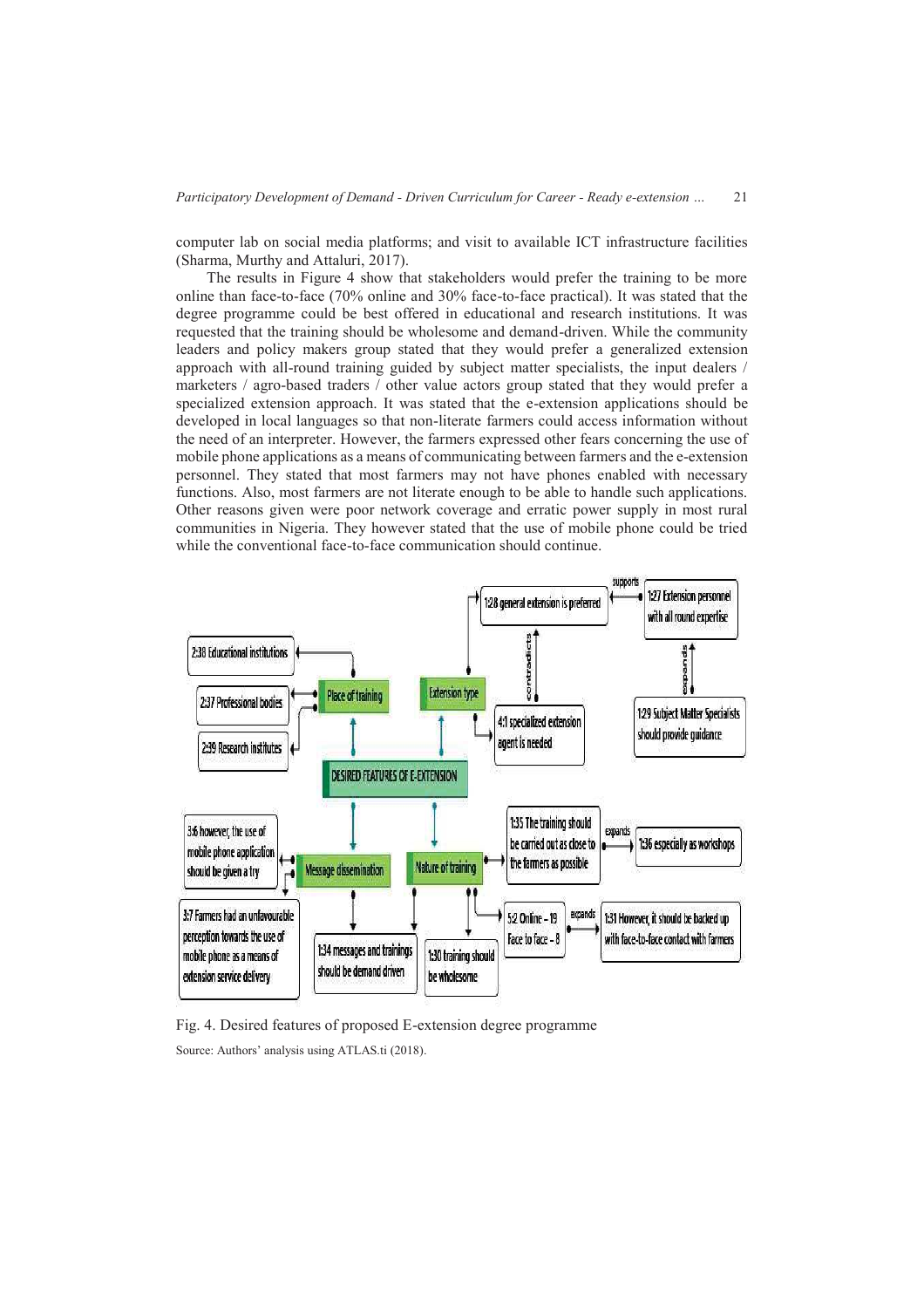According to Arceo (2012), e-extension is the electronic delivery of extension service which maximizes the use of information and communication technology to attain modern agriculture. It focuses on creating an electronic and interactive bridge where farmers and other stakeholders meet and transact to enhance productivity, profitability and global competitiveness. Some African countries are successfully using e-extension and a framework can be borrowed from their experience. An example is the use of audio conferencing for extension (ACE) project in Northern Ghana, which is a two-way process allowing farmers to raise their issues of concern and steer sessions in directions fruitful to them. A mobile phone, audio conferencing technology and a portable external loudspeaker is used to link farmers in groups of 10 to 12 with extension personnel and researchers who offer a wide range of expertise between them. The services of trained community agricultural information (CIA) officers were employed to ensure the smooth running of the sessions (Food and Agriculture Organization of the United Nations (FAO), 2014).

## **Conclusions**

This paper concludes that participatory curriculum development has enhanced the stakeholders to identify areas of demand-driven training in response to community needs. The stakeholders preferred more of online than face-to-face training and a comprehensive, all-round training was suggested. There was consensus that the e-extension personnel should be trained to be general extension personnel to reduce cost and avoid confusing the farmers and community populace, the majority of whom are at low literate and economic status. In addition, the majority of participants supported the continuation of the on-going generalist extension approach because of the prevalence of the mixed farming system among Nigerian farmers. Specifically, the majority of farmers preferred a generalized to specialized extension approach; they offered reasons such as: to avoid confusion, reduce cost, enhance intimate social understandings and interaction, afford effective monitoring and evaluation, support the low literate level among Nigerian Farmers, support mixed farming practices popular among Nigerian farmers, and enhance adoption and continued adoption among the farmers as well as contribute to social security among actors along research-extension-farmers linkage. The major perceived advantages of e-extension were reduced risk, time and cost effectiveness, while infrastructural and human challenges were the perceived challenges that could possibly hinder the smooth running of e-extension.

# **Bibliography**

- Adeyemo, A.A. (2013). An e-farming framework for sustainable agricultural development in Nigeria. *Journal of Internet and Information System* 3(1). Available at: http://www.academicjournals.org/JIIS
- Arceo, A.J. (2012). E-extension and the use of mobile phones in knowledge sharing. PDF Free Download (docplayer.net).
- Arokoyo, T., Ekpere, J. (2013). A Study of the Sasakawa Africa Fund for Extension Education (SAFE) Program in Ahmadu Bello University (ABU) and Bayero University (BUK), SAFE, Nigeria.
- Asilabaka, C.C. (2002). Agricultural Extension: A Handbook for Development Practitioners. Omoku, Molsyfem Publishers.
- Downie, R. (2017). Growing the Agricultural Sector in Nigeria. A report of the Centre for Strategic and International Studies. Available at: https://agriknowledge.org/downloads/vt150j25g.